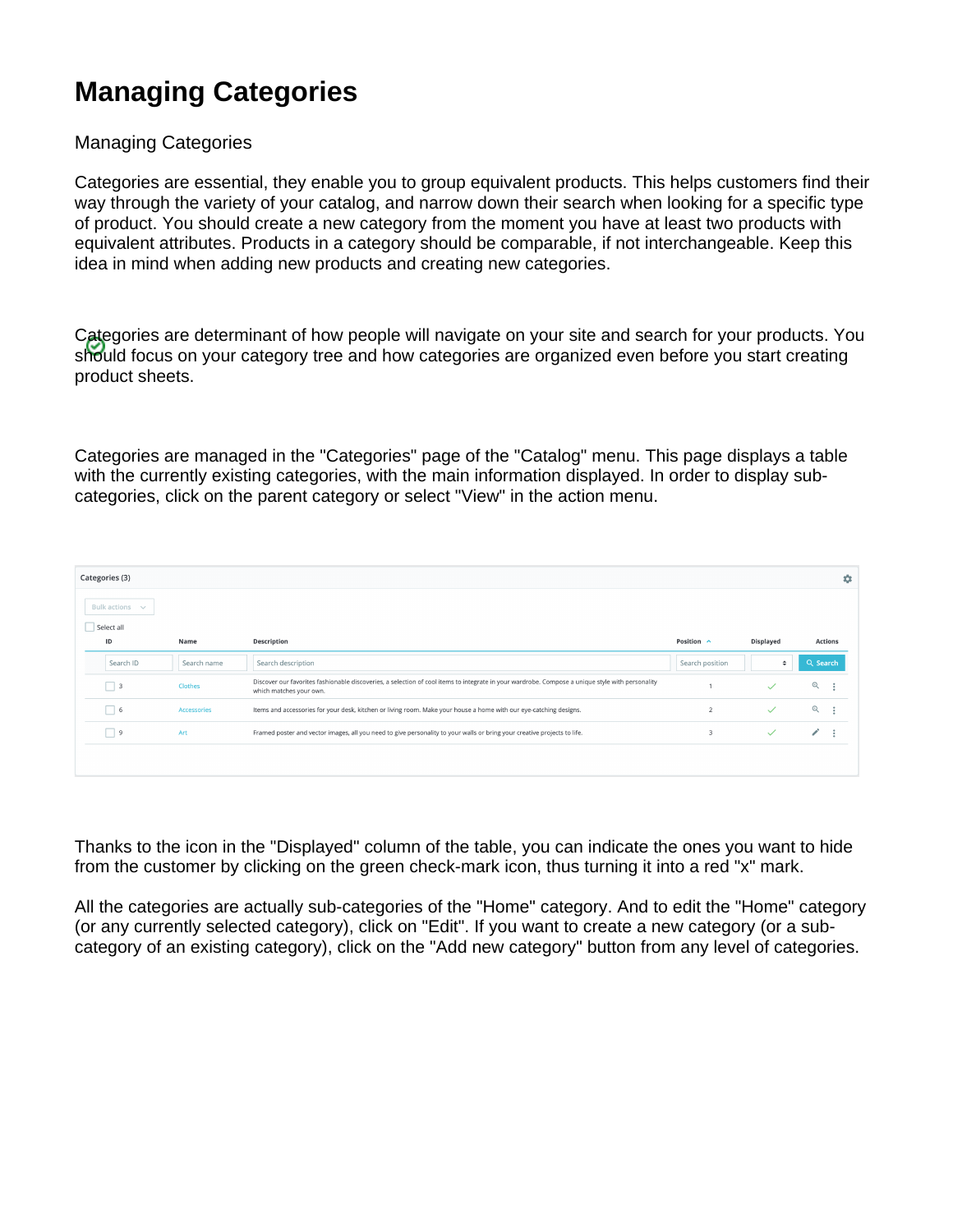| Category             |                                                                                                                                                               |               |
|----------------------|---------------------------------------------------------------------------------------------------------------------------------------------------------------|---------------|
|                      |                                                                                                                                                               |               |
| * Name               |                                                                                                                                                               | en $\sim$     |
|                      | Invalid characters: <> := #{}                                                                                                                                 |               |
| Displayed 2          | NO<br>YES.                                                                                                                                                    |               |
|                      | If you want a category to appear in the menu of your shop, go to Modules > Module Manager and configure your menu module.                                     |               |
| Parent category      | $\smile$ Expand                                                                                                                                               |               |
|                      | $\rightarrow$ @ Home                                                                                                                                          |               |
|                      |                                                                                                                                                               |               |
| Description          | En<br>Fr                                                                                                                                                      |               |
|                      |                                                                                                                                                               |               |
|                      |                                                                                                                                                               |               |
|                      |                                                                                                                                                               |               |
|                      | 0 of 21844 characters allowed                                                                                                                                 |               |
|                      | Invalid characters: $\Leftrightarrow$ =#{}                                                                                                                    |               |
| Category cover image | Choose file(s)                                                                                                                                                | <b>Browse</b> |
|                      | This is the main image for your category, displayed in the category page. The category description will overlap this image and appear in its top-left corner. |               |
| Category thumbnail   | Choose file(s)                                                                                                                                                | <b>Browse</b> |
|                      | Displays a small image in the parent category's page, if the theme allows it.                                                                                 |               |
| Menu thumbnails      | Choose file(s)                                                                                                                                                | <b>Browse</b> |
|                      | The category thumbnail appears in the menu as a small image representing the category, if the theme allows it.                                                |               |
| SEO preview          |                                                                                                                                                               |               |
|                      | http://fierce-frame.machine-shuffle.prestashop.net/en/- *                                                                                                     |               |
|                      |                                                                                                                                                               |               |
|                      | Here is a preview of how your page will appear in search engine results.                                                                                      |               |
| Meta title 2         |                                                                                                                                                               |               |
|                      | To have a different title from the category name, enter it here.<br>0 of 70 characters used (recommended)                                                     | en $\vee$     |
|                      |                                                                                                                                                               |               |
| Meta description 7   | To have a different description than your category summary in search results page, write it here.                                                             | en $\sim$     |
|                      |                                                                                                                                                               |               |
|                      | 0 of 160 characters used (recommended)                                                                                                                        |               |
| Meta keywords        | Add tag                                                                                                                                                       | $en \sim$     |
|                      | To add tags, click in the field, write something, and then press the "Enter" key. Invalid characters: $\Leftrightarrow$ ;=#{}                                 |               |
| * Friendly URL       |                                                                                                                                                               | $en \sim$     |
|                      | Only letters, numbers, underscore (_) and the minus (-) character are allowed.                                                                                |               |
| * Group access       | $\Box$ Select all                                                                                                                                             |               |
|                      | Visitor                                                                                                                                                       |               |
|                      | Guest                                                                                                                                                         |               |
|                      | Customer                                                                                                                                                      |               |
|                      | Mark all of the customer groups which you would like to have access to this category.                                                                         |               |

## Translate your categories!

Make sure to translate each field in every language that your shop supports. In order to do that, click on the language button next to the field, and choose the language in which you wish to edit the text.

#### First of all, you must enter a set of general information:

- **Name**. Give your category a name. Make it very short and descriptive, and choose your words wisely: your customers will rely on it when browsing your shop.
- **Displayed**. Indicate if it is "displayed" (i.e., whether or not it will be available to your customers). For example, you may want to postpone displaying a new category to your customers because you have not quite completed it.
- **Parent Category**. Does not appear when creating a root category. If you wish to create a subcategory belonging to a category other than the home page, choose the category under which it will appear. The form is the same when creating a root category or a sub-category. The only difference is that when clicking "Add new category" from a sub-level of categories, PrestaShop understands that you want to create a subcategory, and therefore sets the "Parent category" option accordingly.
- **Description**. You should fill this field, because not only will it be useful to you or your employees, but some themes might also make use of it, displaying it to your customers.
- **Category cover image**. Click on "Add file" to upload an image from your computer which will represent this category. It will appear on the category's page.
- **Category thumbnail**. Displays a small image in the parent category's page, if the theme allows it.
- **Menu thumbnails**. The category thumbnail appears in the menu as a small image representing the category, if the theme allows it.
- **SEO preview.** *New in 1.7.6!* Display directly how your SEO configuration will look in search engine results.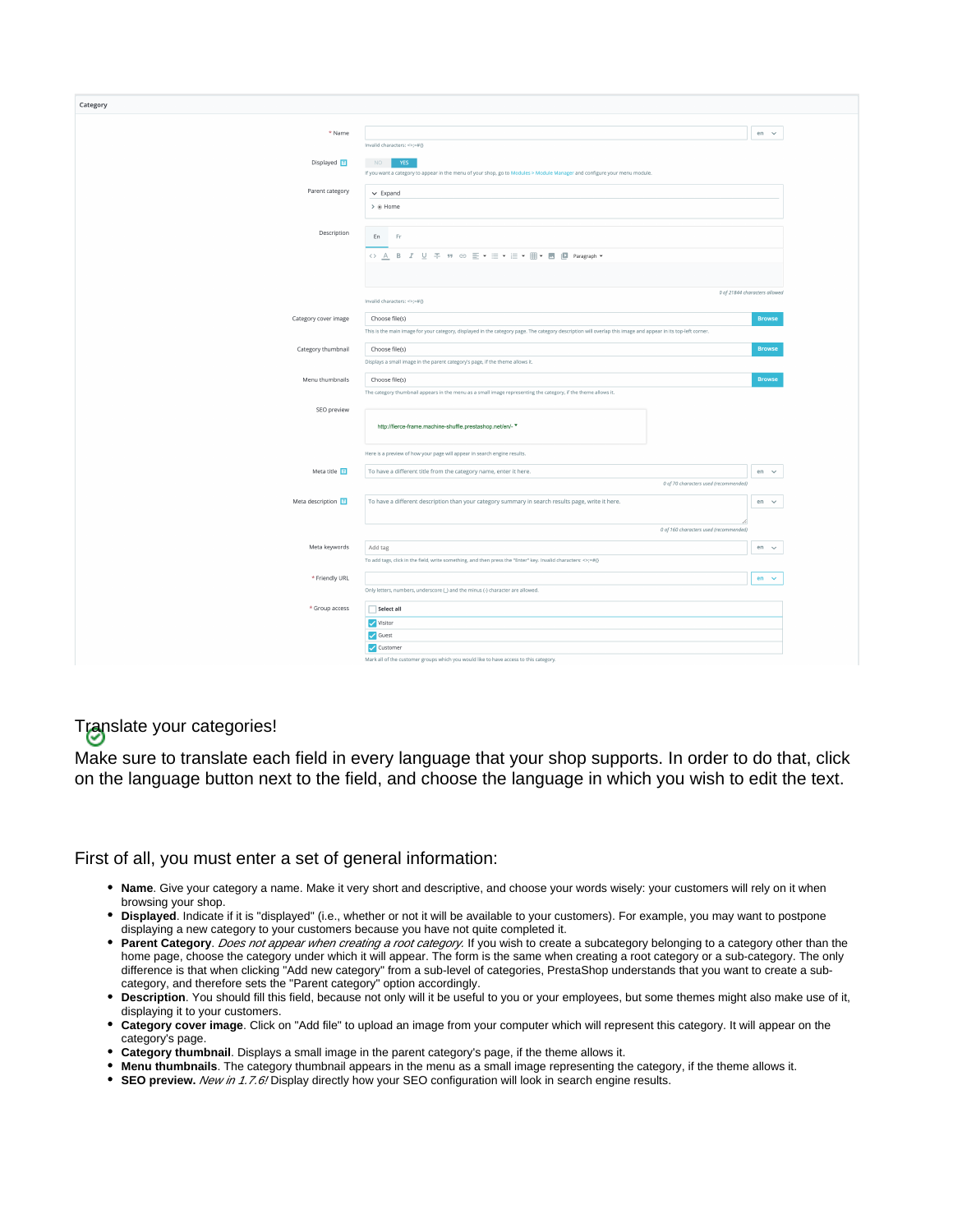| SEO preview      |                                                                                                                                        |    |        |
|------------------|----------------------------------------------------------------------------------------------------------------------------------------|----|--------|
|                  | PrestaShop - Modules, Themes & Support                                                                                                 |    |        |
|                  | https://addons.prestashop.com/ *                                                                                                       |    |        |
|                  | Find all the modules, templates, support options and trainings on PrestaShop's official marketplace to<br>customize your online store! |    |        |
|                  | Here is a preview of how your page will appear in search engine results.                                                               |    |        |
| Meta title       | PrestaShop + Modules, Themes & Support                                                                                                 | en |        |
|                  | Used to override the title tag value. If left blank, the default title value is used. Invalid characters: <>={}                        |    |        |
| Meta description | Find all the modules, templates, support options and trainings on PrestaShop's official marketplace to customize your on               | en | $\sim$ |
|                  | Invalid characters: <>={}                                                                                                              |    |        |

- **Meta title.** The title that will appear on the search engines when a request is made by a customer
- **Meta description**. A presentation of your category in just a few lines, intended to capture a customer's interest. This will appear in the result pages of search engines.
- **Meta keywords**. Keywords that you must define in order to have your site referenced by search engines. You can enter several of them, separated by commas, as well as expressions, which must be indicated in quotation marks.
- **Friendly URL**. Enables you to rewrite the addresses of your categories as you wish. For example, instead of having an address such as [http://ww](http://www.example.com/category.php?id_category=3) [w.example.com/category.php?id\\_category=3](http://www.example.com/category.php?id_category=3), you can have <http://www.example.com/123-name-of-the-category>. In this case, all you would need to do is indicate in the field marked "Friendly URL" the words that you wish to see appear instead of "name-of-the-category" separated by dashes.
- **Group access**. Restricts access to the category and its products to certain shoppers. To see these categories, your shoppers must belong to a user group. For more information, check out the "Groups" tab in the "Customers settings" page, from the "Shop Parameters" menu.

The root category is very useful in multistore mode. Imagine you have 3 stores with different or partly different products and categories: you might want to use a different root category for each store.

The root category thus reflects the "home" category of each store so if you do not want to have the same products in the homepage category of each store, you need different root categories. This way it is easier to assign categories to each store and you can have different products in the home category.

Once you have finished configuring your category, save it, and you are ready to fill it with products.

A new category will not automatically appear in your shop's menu. To display it, you should edit the menu with the "Main menu" module (when using the default theme), or any custom module you may have to manage the menu

#### **Navigating and editing categories**

The "Edit" button in the button bar enables you to edit the parent category of the currently-displayed sub-categories. This means that when you are viewing the main sub-categories, clicking the "Edit" button will enable you to edit the "Home" category.

You can click on any category in the table: this will open that category, and display all of its subcategories. In effect, this will change the context of the interface: clicking the "Edit" button will edit the current parent category, and clicking the "Add new" button will open the category creation form with the "Parents category" option set to the current parent category.